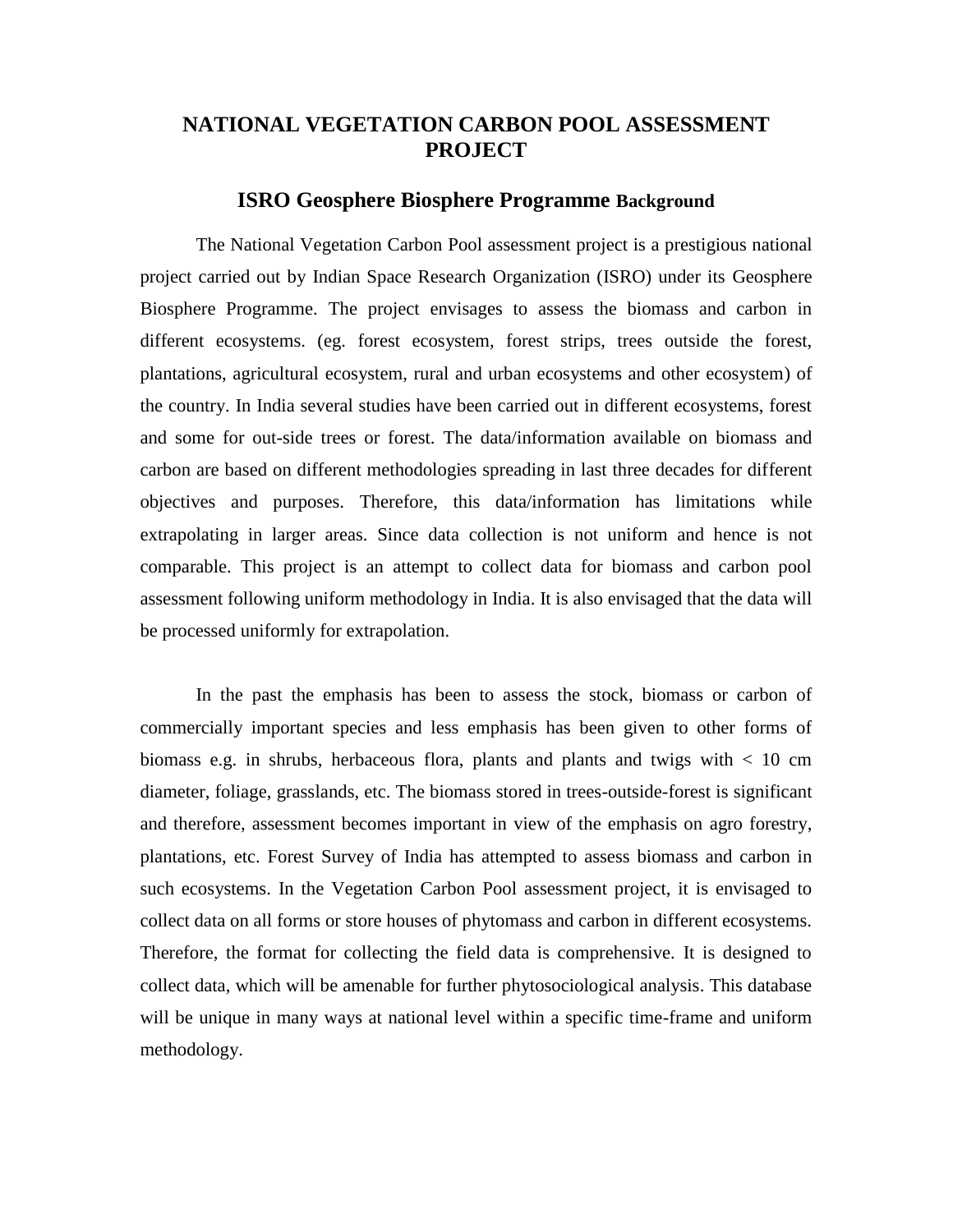School of Environmental Sciences, Mahatma Gandhi University is the collaborating institution in this major project and is carrying out work in Kerala state. Outputs/Results of the Project will be useful inputs for Policy Decisions in view of Global Warming and Climate Change as well as National Carbon Status. Phase-I of the project has been operated during period of 2010-2011 focusing both forest and tree outside forest (TOF) in 8 districts of Kerala. Phase –II of the Project concentrate mainly on the forest ecosystems of entire Kerala which is scheduled to be commence from April 2016 onwards for the period of three years.

### **Phase-1(2010-2011)**

National coordinator and Executing Party

1) Dr.Sarnam Singh,

Dy Project Director, VCP IGBP,

Indian Institute of Remote Sensing (IIRS), Dehradun.

#### Principal Investigator and Collaborating Agency

1) Dr.E.V.Ramasamy

Associate Professor

School of Environmental Sciences

Mahatma Gandhi University

Kottayam, Kerala -686 560, India.

# CO- Principal Investigator and Collaborating Agency (CA)

1) Dr. Mahesh Mohan

Assistant Professor

School of Environmental Sciences

Mahatma Gandhi University

Kottayam, Kerala -686 560, India.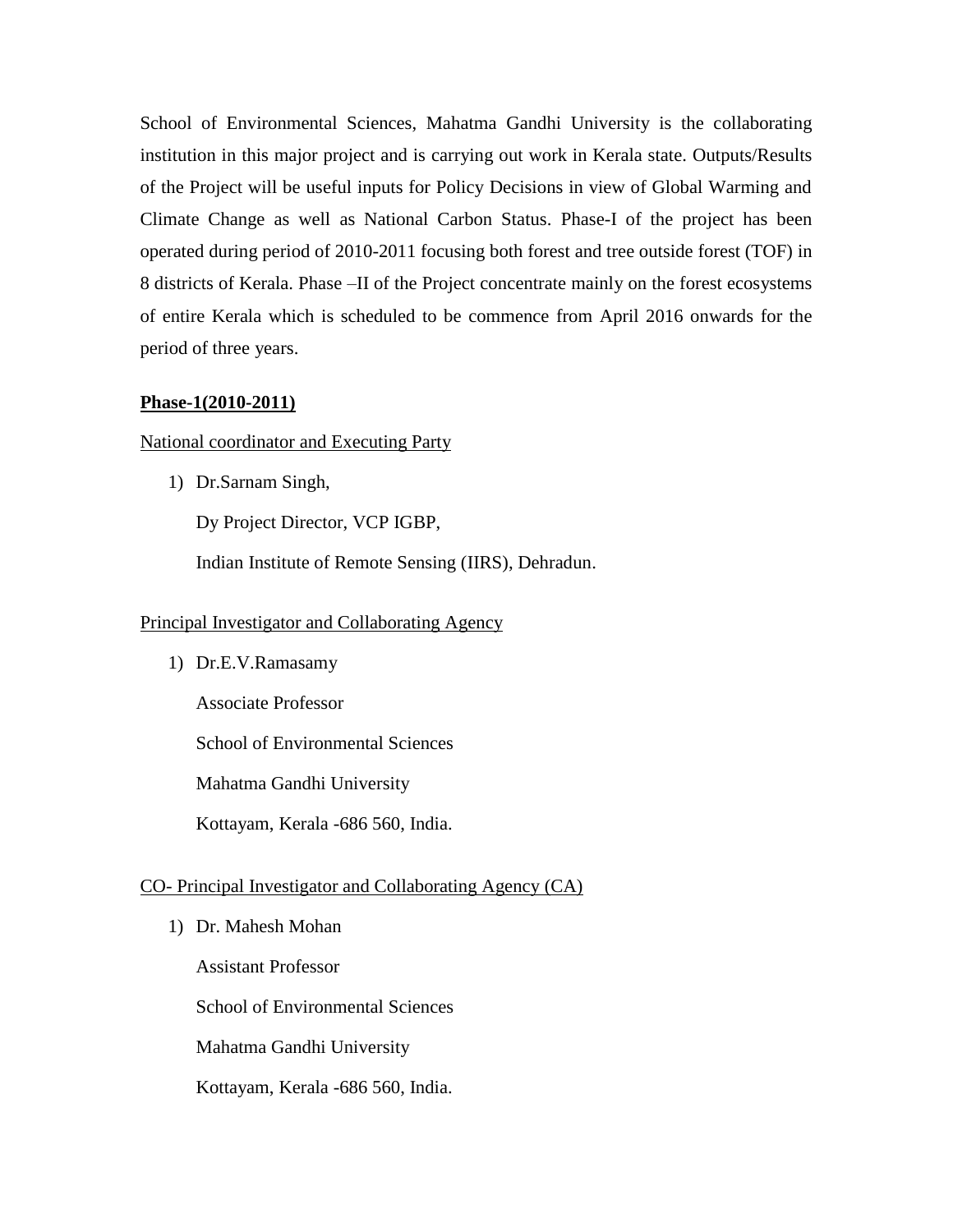# Summary of the Phase-1

### 1. Project activates for the Phase-1 (2010-2011)

Memorandum of Understanding (MoU) for the first phase of VCP Project was signed on 26th November 2009 between Indian Institute of Remote Sensing (IIRS), Dehradun and School of Environmental Sciences, Mahatma Gandhi University, Kottayam, Kerala and tenure of the project was for 1 year. Total sanctioned amount during the Project was Rs 4, 60000 for 1 year. The project activities for the first phase of VCP Project were carried out between June 2010-July 2011(1year). During the phase-1 we were allotted 8 districts covering 4 central (Idukki-7 forest sites, Kottayam-6 forest sites, Ernakulum-6 forest sites, Thrissur-5 forest sites) and 4 southern portion (Thiruvananthapuram- 6 forest sites, Kollam- 6 forest sites, Alappuzha-4 forest sites, Pathnamthitta-6 forest sites) of Kerala. Field work activities included 46 forest sites and TOF sites of all 8 districts of Kerala.VCP Project for the Northern portion of Kerala covering 6 districts was assigned to another research institute in Kerala. In the first phase of project, institution completed total 179 Tree outside Forest sites and 7 forest sites in 8 districts of Kerala.

### **Phase-1I (2016-2019)**

National coordinator and Executing Party

1) Dr. C.S. Jha

Group Director, Forestry and Ecology Group

National Remote Sensing Centre (NRSC-ISRO)

Department of Space, Government of India Balanagar, Hyderabad - 500 625

2) Dr. Gaurav Srivastava

Scientist/ Engineer 'SD' Forestry and Ecology Group

National Remote Sensing Centre (NRSC-ISRO)

Department of Space, Government of India Balanagar, Hyderabad - 500 625